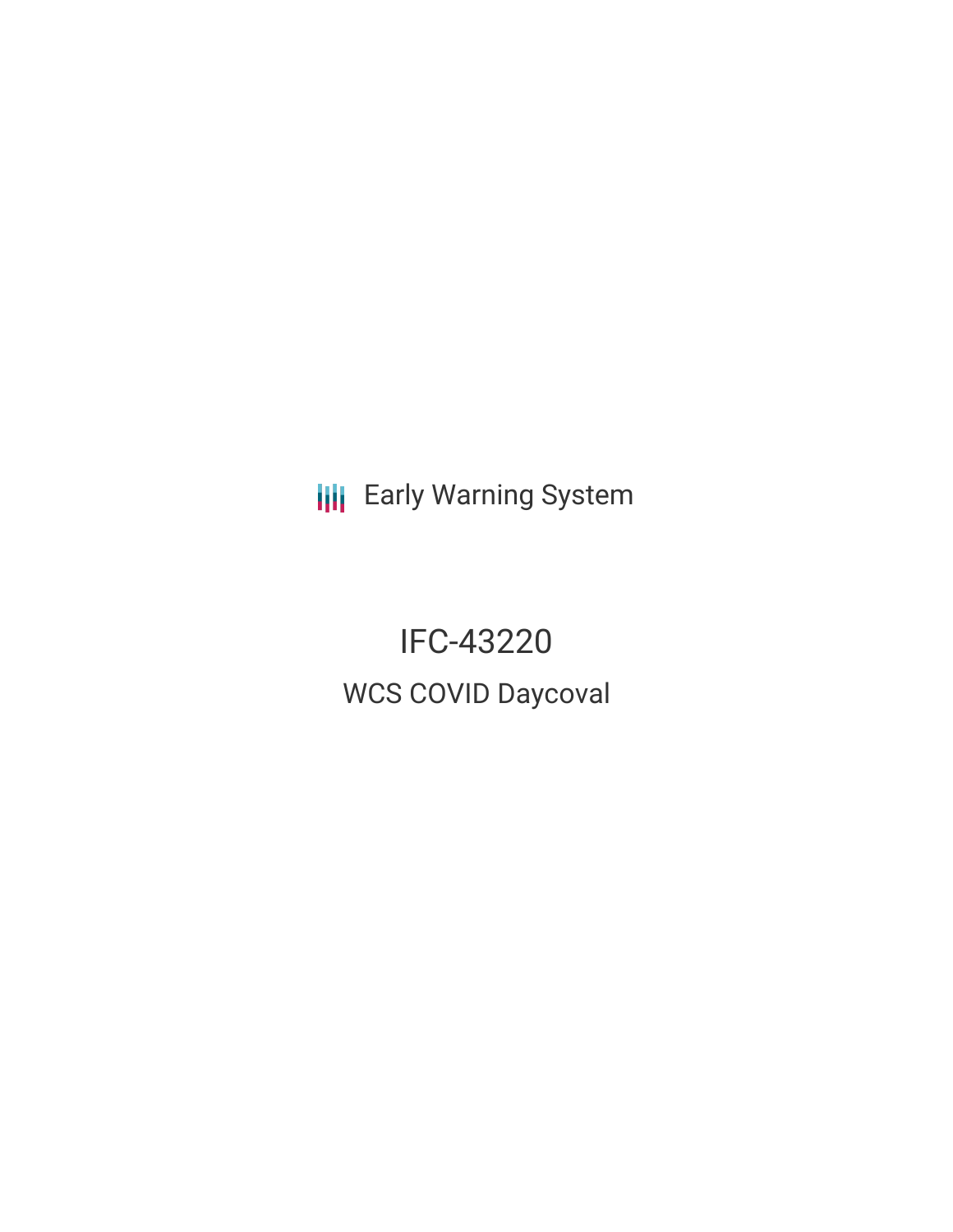# **Quick Facts**

| <b>Countries</b>               | Brazil                                  |
|--------------------------------|-----------------------------------------|
| <b>Financial Institutions</b>  | International Finance Corporation (IFC) |
| <b>Status</b>                  | Approved                                |
| <b>Bank Risk Rating</b>        | FI                                      |
| <b>Voting Date</b>             | 2020-06-12                              |
| <b>Borrower</b>                | Banco Daycoval S/A.                     |
| <b>Sectors</b>                 | Finance                                 |
| <b>Investment Type(s)</b>      | Loan                                    |
| <b>Investment Amount (USD)</b> | \$100.00 million                        |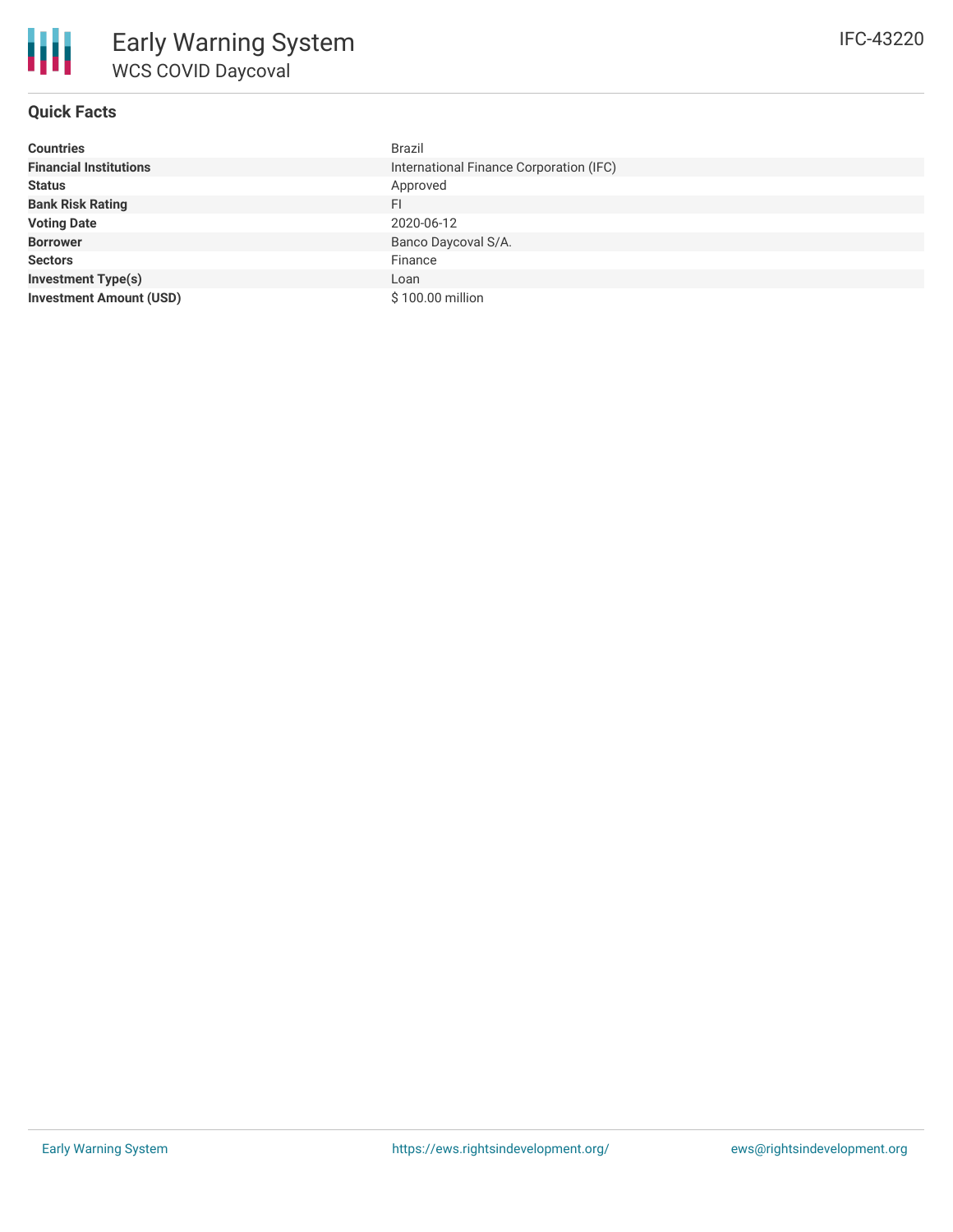

# **Project Description**

The proposed project involves an investment of up to US\$100 million in Banco Daycoval S.A ("Daycoval" or the "Bank") under IFC's COVID-19 Working Capital Solutions Crisis Response Facility. The proposed WCS loan consists of a one-year senior loan facility, renewable for up to one additional year, to support the Bank's working capital and trade-related lending program to Brazilian small and medium enterprises, of which at least 20% will be targeted to women-owned SMEs.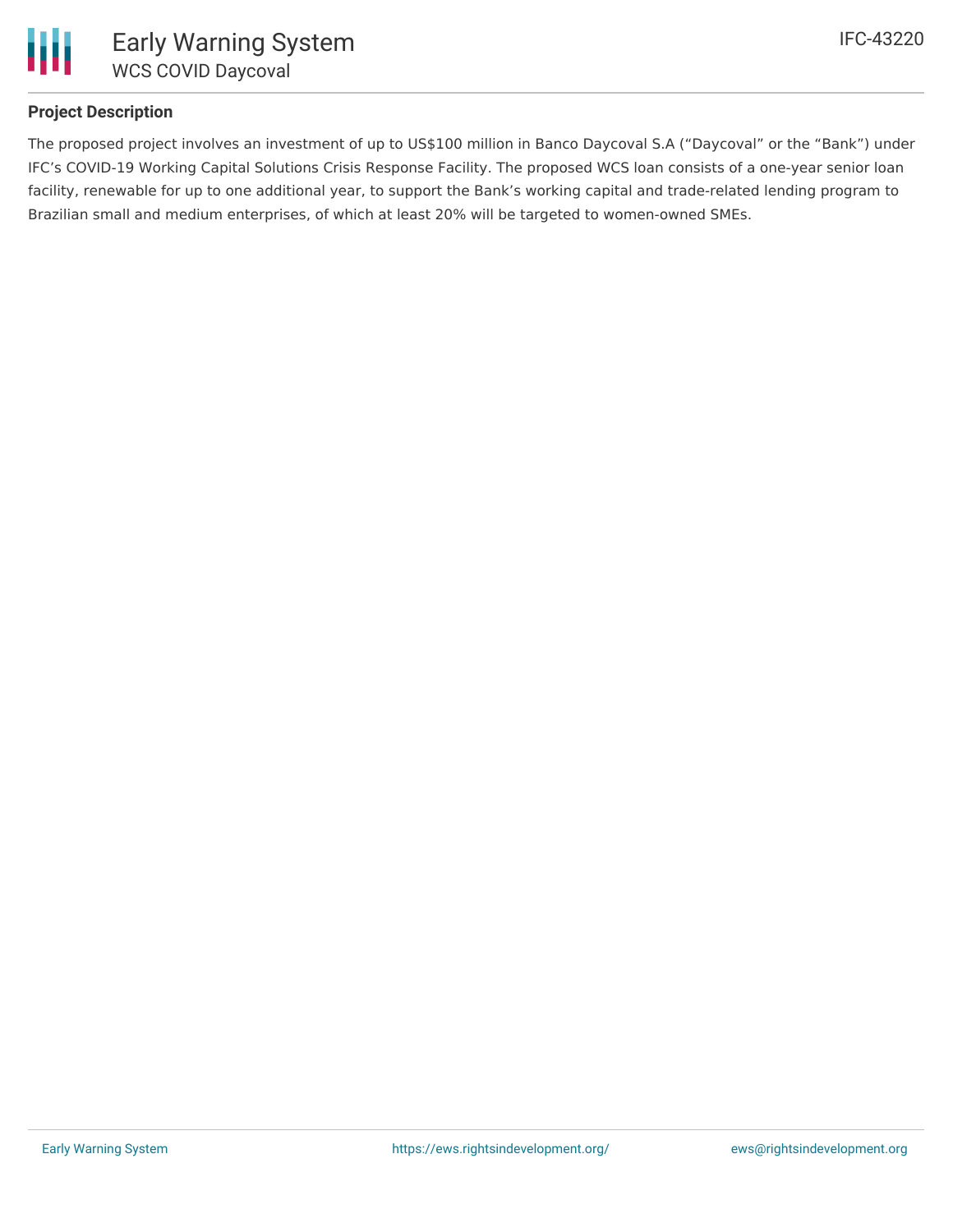### **Investment Description**

• International Finance Corporation (IFC)

### **Financial Intermediary**

Financial Intermediary: A commercial bank or financial institution that receives funds from a development bank. A financial intermediary then lends these funds to their clients (private actors) in the form of loans, bonds, guarantees and equity shares. Financial intermediaries include insurance, pension and equity funds. The direct financial relationship is between the development bank and the financial intermediary.

Banco [Daycoval](file:///actor/877/) S.A. (Financial Intermediary)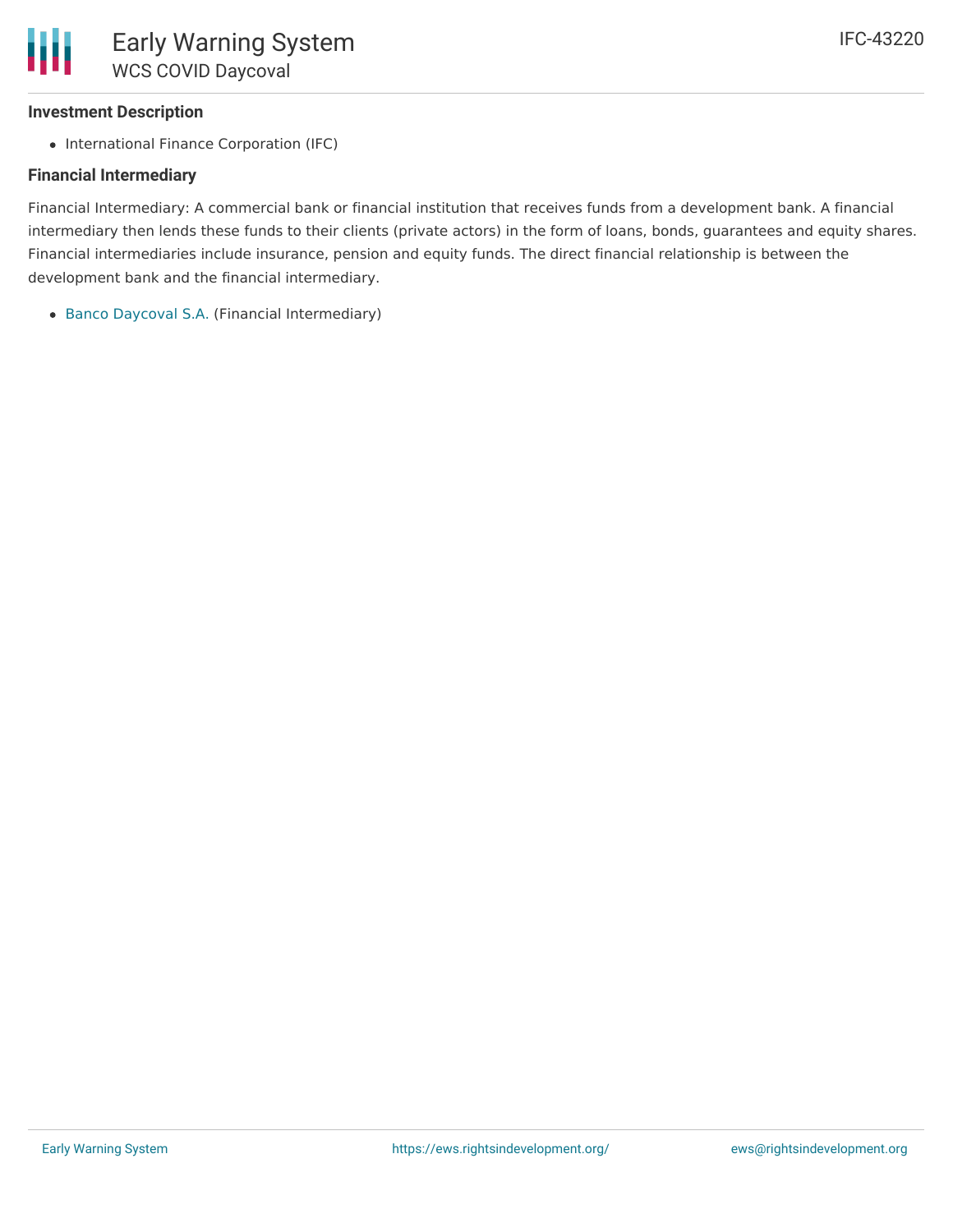### **Private Actors Description**

Daycoval is a leading medium sized bank with a long and positive track record of providing credit to middle market companies. Daycoval also serves payroll, auto and home equity loans for its retail clients. It is a wholesale funded bank, with low leverage and solid financial performance. The Bank operates in Brazil through over 200 service outlets in 21 states and the Federal District, 45 corporate credit branches, 39 Daycred offices (dedicated to payroll-deductible loans), 6 Daycoval Câmbio (currency exchange) offices and 33 Daypag offices. As of December 2019, the Bank ranked 21st in terms of assets, with a market share of 0.38% (9th largest locally owned private bank in Brazil), and 14th in terms of loans, with a market share of 0.50%.